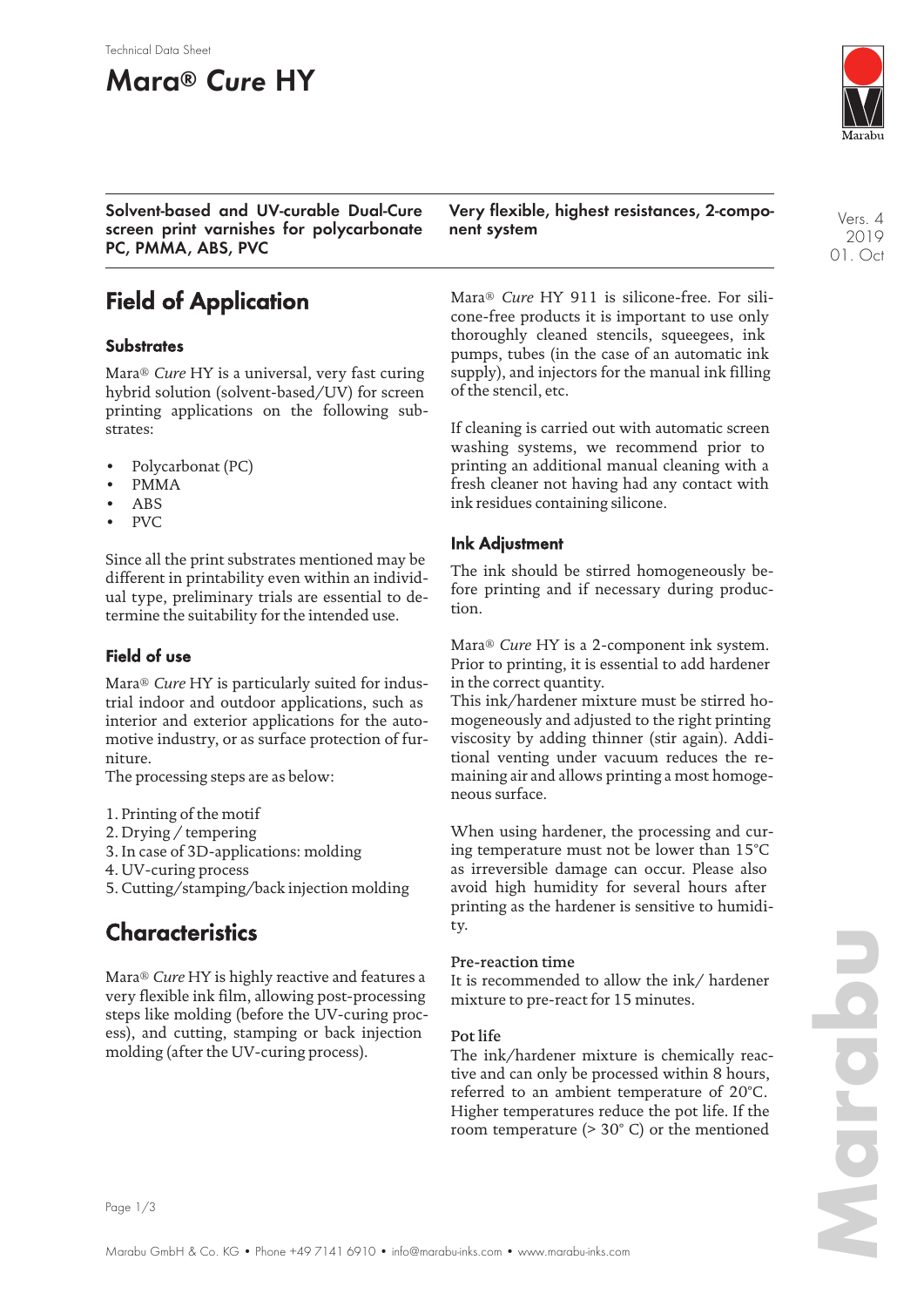# **Mara® Cure HY**



Vers. 4 2019 01. Oct

times are exceeded, the ink's adhesion and chemical resistance may be reduced even if the ink is still fluid and therefore seems processable.

### **Drying**

The drying/curing takes place in two steps:

1. Solvent evaporation

2. UV-curing

Between these two processes the printed item can be molded. 1. Solvent evaporation Forced drying, example (15 m / min):

|              | 1. Zone Air 100 %   | 80 °C |
|--------------|---------------------|-------|
|              | 2. Zone Air $100\%$ | 90 °C |
| 3. Zone IR   |                     | 70 %  |
| 4. Zone IR   |                     | 80%   |
| Cooling Auto |                     | 100%  |

After this procedure the ink film is dust-dry and flexible but not scratch resistant yet. Before the molding, please allow Mara® *Cure* HY to post-cure for 24 h or alternatively, the ink film can be post-tempered for 1 h at 80°C. We recommend using a rack for intermediate storage. Preliminary trials are essential.

#### 2. UV-curing

2D-applications: A UV-curing unit (mediumpressure mercury lamp) of 120 to 200 W/cm is necessary. A UV-curing unit with two medium-pressure mercury lamps (80 - 120 W/cm) cures Mara® *Cure* HY at a belt speed of 15 m/ min (e.g. Kühnast UV-Integrator UV 250-410 nm, max. 365 nm).

3D-applications: 3D-applications require a special 3D-UV-curing unit.

After the UV-curing process you can immediately start with post-processing steps such as cutting, stamping or back injection molding. Mara® *Cure* HY is a post-curing UV ink which will achieve its best adhesion and resistance after 24 hours.

The curing speed of the ink is generally dependant upon the kind of UV-curing unit (reflectors), number, age, and power of the UV- lamps, the printed ink film thickness, colour shade, substrate in use, as well as the printing speed.

As with all UV-curable printing inks, the presence of residual monomers and photoinitiators' decomposition products cannot be completely ruled out even after sufficient curing. If these traces are relevant for the application, this must be taken into account in individual cases, as this depends on the actual printing and curing conditions.

### **Stress resistance**

After proper and thorough drying, the ink film exhibits outstanding adhesion as well as rub, scratch and block resistance and passes various tests of the automobile industry such as chemical resistance according to GMW 14445 or mechanical resistance according to Oesterle DBL 9202.

### **Range**

| 911 | Overprint Varnish, with UV-Absorber |
|-----|-------------------------------------|
| 914 | Satin Transparent Varnish           |

Mara® *Cure* HY 911 is silicone-free and therefore not mixable with HY 914.

## **Auxiliaries**

| H 1             | Hardener                      | 10%       |
|-----------------|-------------------------------|-----------|
| MP              | Matting Powder                | $5 - 15%$ |
| PV              | Thinner                       | $1 - 5%$  |
| UR <sub>3</sub> | Cleaner (flp. $42^{\circ}$ C) |           |
| UR <sub>4</sub> | Cleaner (flp. $52^{\circ}$ C) |           |
| UR <sub>5</sub> | Cleaner (flp. 72°C)           |           |
|                 |                               |           |

Hardener H 1 is sensitive to humidity and is always to be stored in a sealed container. Shortly before use, the hardener must be added to the ink and stirred homogeneously. The mixture ink/hardener is not storable and must be processed within pot life.

By adding Matting Powder MP the ink film can be matted individually.